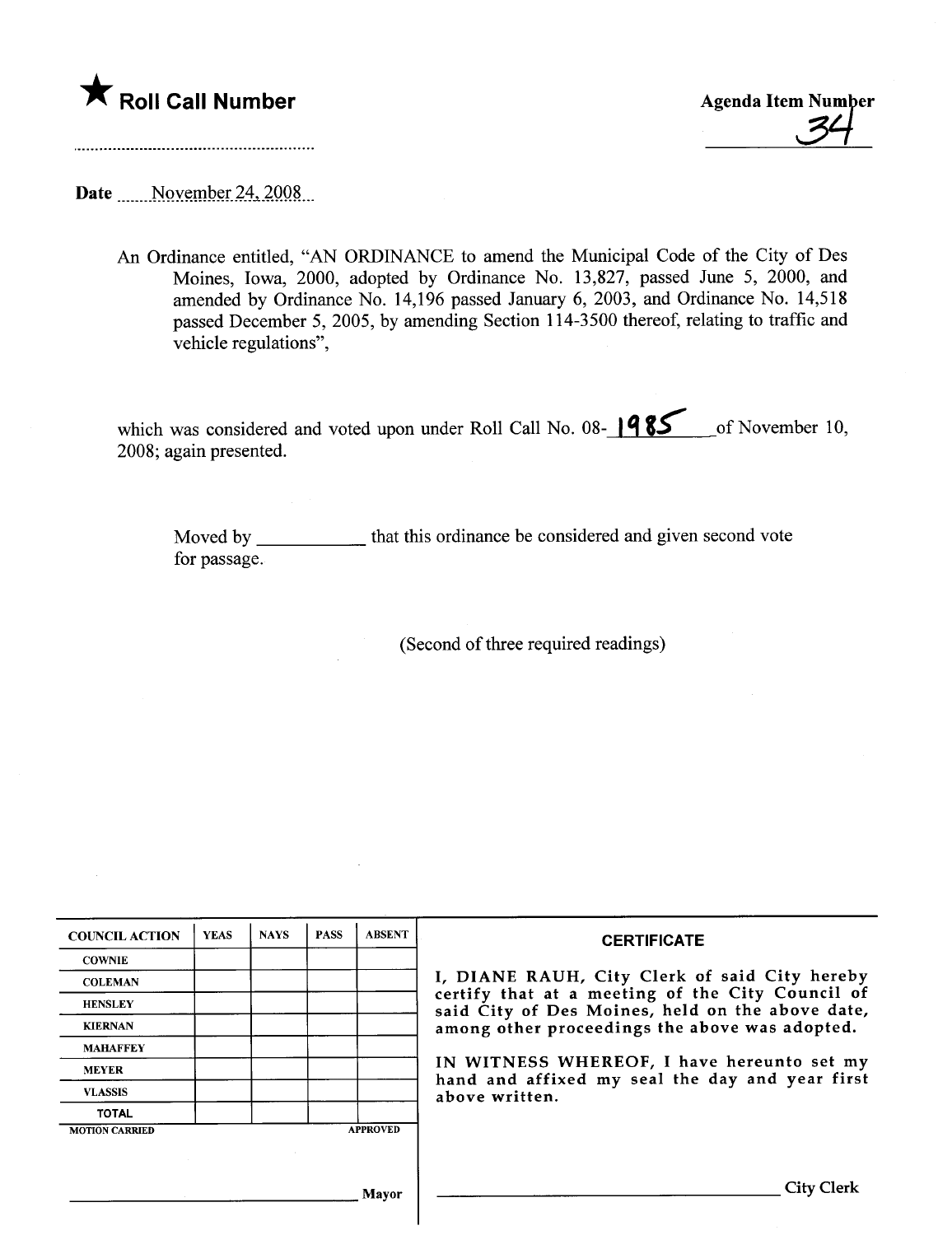34

AN ORDINANCE to amend the Municipal Code of the City of Des Moines, Iowa, 2000, adopted by Ordinance No. 13,827, passed June 5, 2000, and amended by Ordinance No. 14,196 passed January 6, 2003, and Ordinance No. 14,518 passed December 5, 2005, by amending Section 114-3500 thereof, relating to traffic and vehicle regulations.

Be It Ordained by the City Council of the City of Des Moines, Iowa:

Section 1. That the Municipal Code of the City of Des Moines, Iowa, 2000, adopted by Ordinance No. 13,827, passed June 5, 2000, and amended by Ordinance No. 14,196 passed January 6, 2003, and Ordinance No. 14,518 passed December 5, 2005 is hereby amended by amending Section 114-3500 relating to traffic and vehicle regulations, as follows:

## Sec. 114-3500. Morton Avenue--Bowdoin Street to East Forty-first Street.

Morton Avenue, on the south side, from East Ninth Street to a point 50 feet east thereof, no parking any time.

Morton Avenue, on the north side, from Bowdoin Street to East Fourteenth Street, no parking any time.

Morton Avenue, on the south side, from a point 75 feet east of East Thirteenth Street to a point 75 feet west of East Thirteenth Street, no parking any time.

Morton Avenue, on the south side, from East Fourteenth Street to a point  $50150$  feet west thereof, no parking any time.

Morton Avenue, on the north side, from East Fourteenth Street to a point 50 feet east thereof, no parking any timeeast to the dead end, no parking any time.

Morton Avenue, on the south side, from East Fourteenth Street to a point 500 feet east thereof, no parking any time.

Morton Avenue, on the north side, from Idaho Street east to the dead end, no parking any time.

Morton Avenue, on the north side, from Delaware Avenue to a point 1200 feet east thereof, no parking any time.

Morton Avenue, on the south side, from East Twenty-fourth Street to a point 650 feet west thereof, no parking any time.

Morton Avenue, on the south side, from East Twenty-fifth Street to East Twenty-seventh Street, no parking any time.